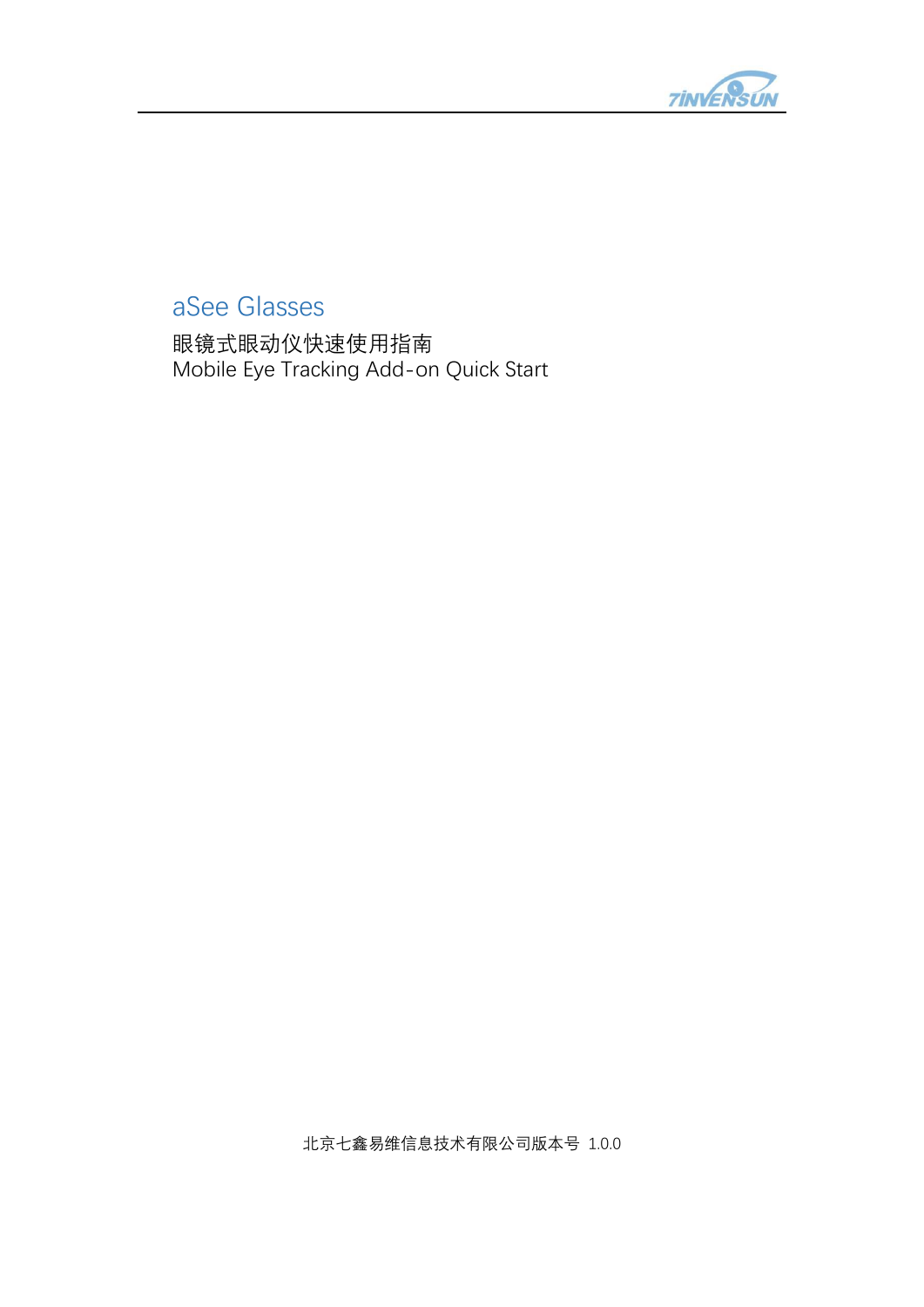

2019/10

©七鑫易维版权所有,保留所有版权,文中出现的其他产品信息版权均为各自所有者所有。

本文档中包含的所有内容与信息都归七鑫易维所有。禁止任何未经七鑫易维允许或授权的整 体或部分抄袭的行为。

本文档的作者与出版人不对文中的错误或疏漏承担责任,也不对因本文描述在使用产品、服 务或编写代买等方面所带来的直接或间接损失负责。

七鑫易维对本文档的版本更新与内容变更不负有告知义务。

请访问七鑫易维公司网站 [www.7invensun.com](http://www.7invensun.com/) 检查更新。 联系七鑫易维:+86 400-870-8777

October 2019

Copyright©2019 Beijing 7Invensun Technology Co.,Ltd. All other product names are copyright of their respective owners.

The information contained in this document is proprietary to Beijing 7Invensun Science & Technology Co., Ltd. Any reproduction in part or whole without prior written authorization by 7Invensun is prohibited.

In no event shall the publisher and the author be liable for any loss of profit or any other commercial damage caused or alleged to have been caused directly or indirectly by this document.

Content subject to change without notice.

Please visit [www.7invensun.com](http://www.7invensun.com/) to check the update. Connect 7Invensun: +86 400-870-8777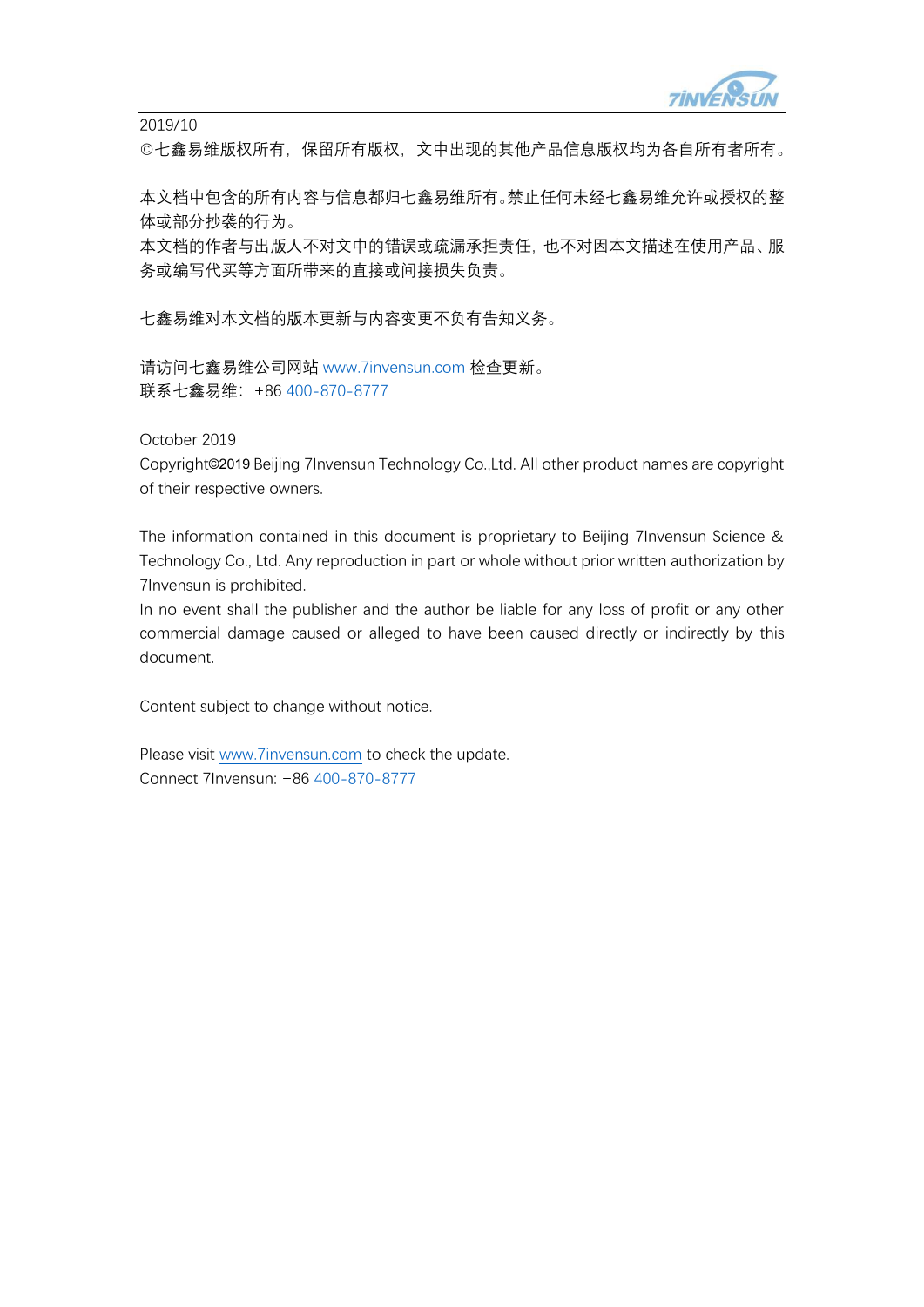

#### **一、招募参试者**

在考虑招募参试者人数与特征用户画像的同时,考虑到眼动实验的特殊性,需要参试者尽可 能满足以下情况:

- 1. 参试者不可以佩戴自己的眼镜;
- 2. 参试者无眼科疾病,包括弱视,斜视,高度数散光,无眼科手术史;
- 3. 参试者在实验当天不宜佩戴过于浓密的假睫毛或涂抹过于厚重的睫毛膏,尽量不要招募 种植过睫毛的参试者;
- 4. 参试者的眼镜在直视前方时可以看到完整的虹膜,上眼睑不会遮蔽瞳孔;

因为眼动实验的特殊性,需要提前告知参试者实验人员会获取对方的眼动数据并用于数据分 析与可视化呈现,同时还需要签署相关协议。

#### **Recruit participants:**

Considering the number of participants, the characteristic user portrait and the particularity of eye movement project, participants are required to satisfy the following situations as much as possible:

1. The participants are not recommended to wear their own glasses;

2. The participants had no ophthalmologic disease, including amblyopia, strabismus, high astigmatism and no history of ophthalmologic surgery;

3. The participants should not wear too thick false eyelashes or apply too thick mascara on the test day, and try not to recruit the participants who have grown eyelashes;

4. The full iris can be seen when the participant looking directly ahead, and the upper eyelid will not cover the pupil;

Because of the particularity of eye movement test, it is necessary to inform the participants in advance and sign the agreement that their personal eye movement data can be obtained for data analysis and visual presentation.

#### **二、aSee Glasses 眼镜式眼动仪配件拆卸技巧**

#### **aSee Glasses mobile eye tracking add-on disassembly tips**

1. 眼镜架拆卸:按下拆卸开关,同时取下眼镜架。

Spectacle frame disassembly: Press the remove button and remove the frames.



2. 镜片拆卸:保持镜架外侧镜片不动,从镜架内侧移除镜片。安装时要先从镜架外侧安装。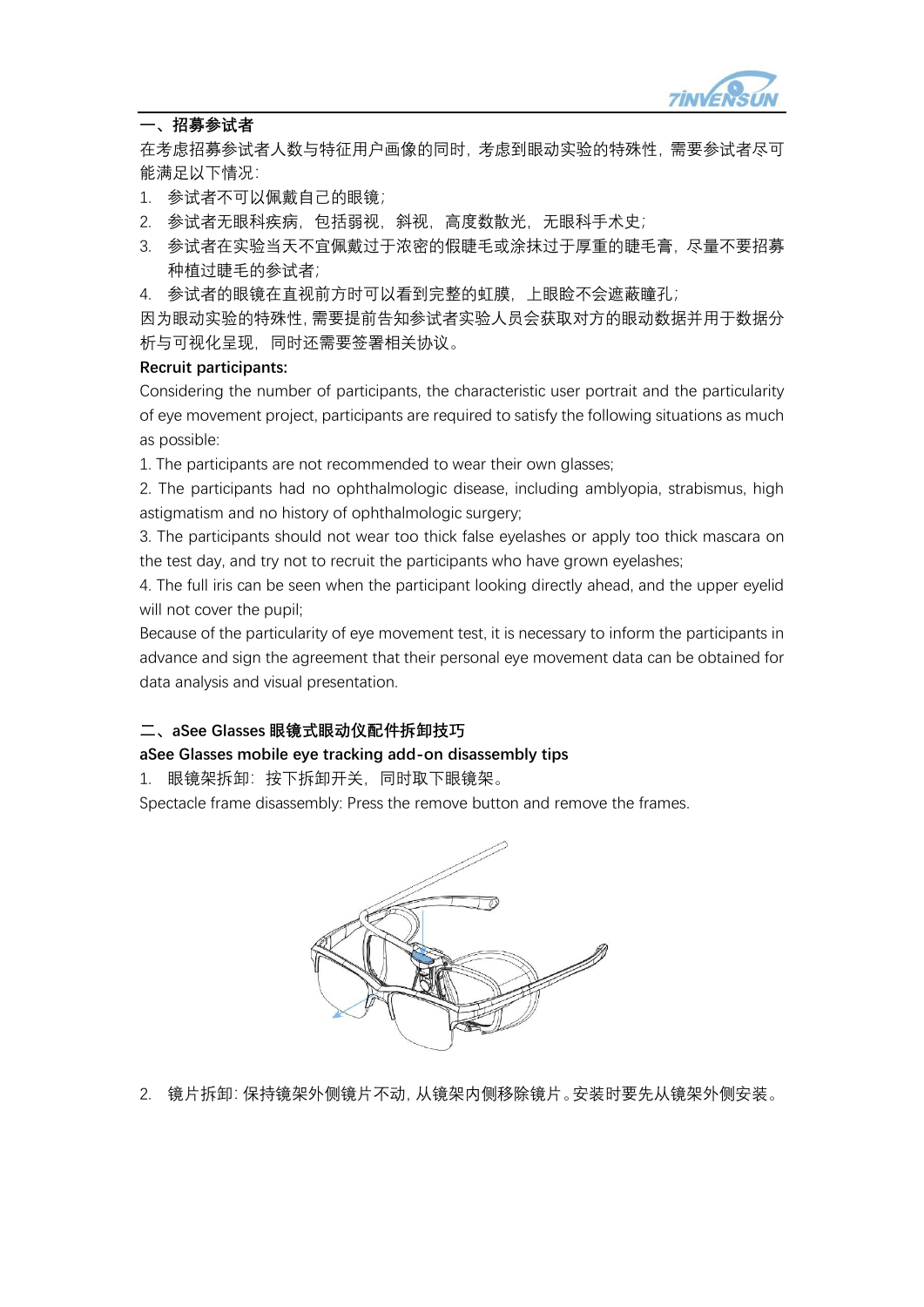

Lens disassembly: Keep the outer side of the frame still and remove the lens from the inner side of the frame. Install from the outside of the frame first.



3. 遮光罩拆卸:从眼动模组边缘逐渐扣开卡口,然后取下遮光罩。

IR Shade disassembly: Gradually open the bayonet from the edge of the eye tracking module, then remove the IR Shade.



4. 鼻托拆卸:向下推动鼻托,将其取下。

Nose rest disassembly: Push the nose rest down and remove it.



# **三、为参试者提前准备好 aSee Glasses**

- 1. 如果 aSee Glasses 眼镜没有安装遮光罩, 先把遮光罩安装好 (强光环境需要安装遮光 罩);
- 2. 协助参试者把眼镜式眼动仪戴在头上;
- 3. 根据参试者个人情况使用合适的鼻托;
- 4. 调节眼镜式眼动仪的绑带,使得其固定在参试者的头上不会掉落;
- 5. 如果需要手机,现在可以将眼镜式眼动仪连接到手机上,如果不需要,则将眼镜式眼动 仪连接到电脑上;
- 6. 让参试者转动头部,做点头动作,以确保带上眼镜式眼动仪后,参试者没有感觉到不舒 服。如果参试者在录制过程中移动了眼镜式眼动仪,建议重新进行校准并告诉他不要移 动眼镜式眼动仪;

# **Preparing aSee Glasses for Participants:**

1. If the IR shade is not installed on aSee Glasses, install the IR shade first (it is required for high-light environment);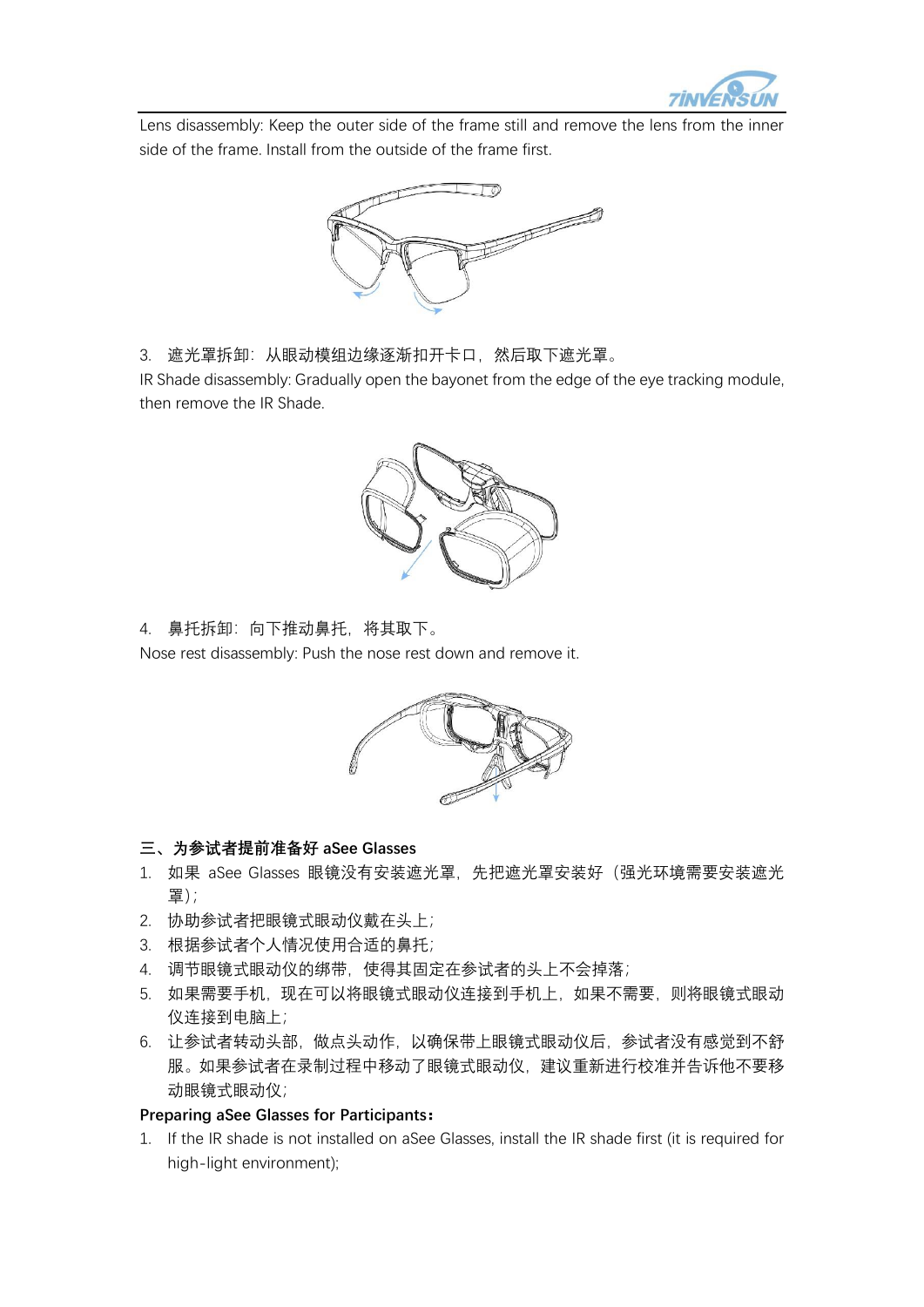

- 2. Place aSee Glasses eye tracker on the participant's head as you would do so with a normal pair of glasses.
- 3. Please use the appropriate sized nose rest if required.
- 4. Tighten the head strap to make aSee Glasses firmly against the participant's head.
- 5. If you need Recording Assistant, you can connect aSee Glasses to the recording assistant. If you don't, you can connect aSee Glasses to your computer.
- 6. The participant should not feel any discomfort when turning his or her head, nodding, or looking around. If he or she tries to move the position of the aSee Glasses during the recording after calibration, it is recommended to recalibrate and give him or her instructions to refrain from moving the aSee Glasses.

# **四、PC 端录制实验**

Core Studio 是运行在 PC 端的分析软件, 在开始录制之前, 你需要将这个软件根据安装提示 安装在电脑上。

## **在 PC 端使用 Core Studio 进行实验录制包括以下几个步骤:**

- 1. 为参试者带上眼镜式眼动仪;
- 2. 将 aSee Glasses 眼动仪连接到电脑上;
- 3. 插入加密狗;
- 4. 点击运行 Core Studio;
- 5. 输入对应 GUID 的密钥;
- 6. 添加一个新的工程,可以是建立一个新工程,也可以是打开一个已有工程;
- 7. 选择"使用本地录制"连接方式;
- 8. 校准(未校准时会使用默认校准系数,建议校准后再录制实验);
- 9. 点击录制按钮,开始录制实验;
- 10. 结束录制;
- 11. 接下来可以重新录制新的实验,或查看已有实验记录的测试分析结果。

#### **Record experiments on PC**

Installing Core Studio: Core Studio is the eye tracking controller software that runs on the user PC. Before recording, you should set up the software by following the on-screen prompts and instructions.

The recording process using aSee Glasses on PC is composed of the following steps:

- 1. Place the aSee Glasses eye tracker on the participant;
- 2. Connect aSee Glasses eye tracker to the PC;
- 3. Insert the Dongle into the PC;
- 4. Start running Core Studio;
- 5. Enter the key;
- 6. Add a project and test: run a new or saved project;
- 7. Select "Local Hardware" connection mode;
- 8. Calibration (use the default calibration coefficient when not calibrated, it is recommended to record the experiment after calibration)
- 9. Begin recording experiment;
- 10. When finished, stop recording.
- 11. Then you can run a new recording or check the results of the recordings under the current test.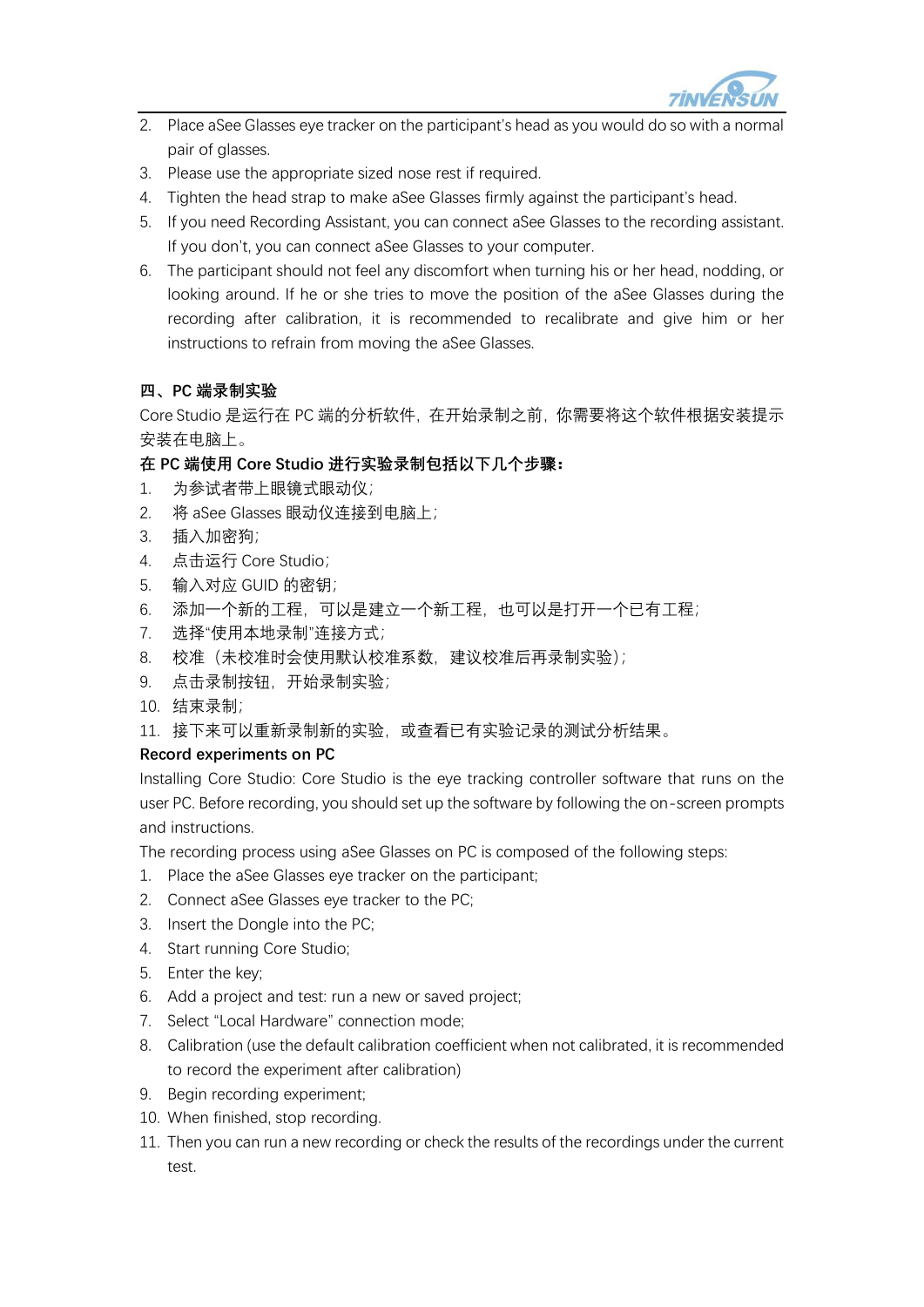

### **关于校准**

校准的目的是在使用 aSee Glasses 眼动仪时,建立眼图和三维注视点之间的对应关系。校准 还建立了在空间中眼睛运动的平面。由于注视点和眼图的对应关系很大程度上依赖于整个系 统的设置,并且不同的参试者也会有所区别,所以建议在每次测试前都需要对参试者进行校 准。建议参试者可以先佩戴 aSee Glasses 眼动仪一段时间后,在适应了佩戴眼动仪的感觉后 再进行校准。 校准的时间通常不会超过一分钟,建议实验人员可以一边讲解 aSee Glasses 的功能,一边为参试者校准。

#### **About Calibration**

Calibrating is the process whereby the aSee Glasses eye tracker establishes the relationship between the position of the eye in the camera view and the gaze point in space. Calibration also establishes the plane in space where eye movements are rendered. Since this relationship strongly depends on the overall system setup and also varies between participants, a reference measurement called Calibration is recommended before each project and each participant. It is recommended where possible that the participant is able to wear the aSee Glasses eye tracker for a short time to get used to how they feel. This time does not have to be longer than a minute or so. A good time to allow this period to occur is when explaining the experiment or how the aSee Glasses function.

#### **PC 端创建校准**

- 1. 选择校准模式;
- 2. 单击"校准";
- 3. 告诉你的参试者看向真实环境中第一个已知的位置;
- 4. 如图所示,你需要做的是在实时视图窗口中单击和真实环境对应的已知位置(建议选择 如下图所示三个相对位置的点);



- 5. 告诉你的参试者看向真实环境中第二个已知的位置;
- 6. 在实时视图窗口中单击和真实环境对应的已知位置;
- 7. 在完成校准过程之前,重复上述步骤;
- 8. 验证校准。让你的参试者看一下你指定的一些物品,并观察在实时视图窗口中注视点的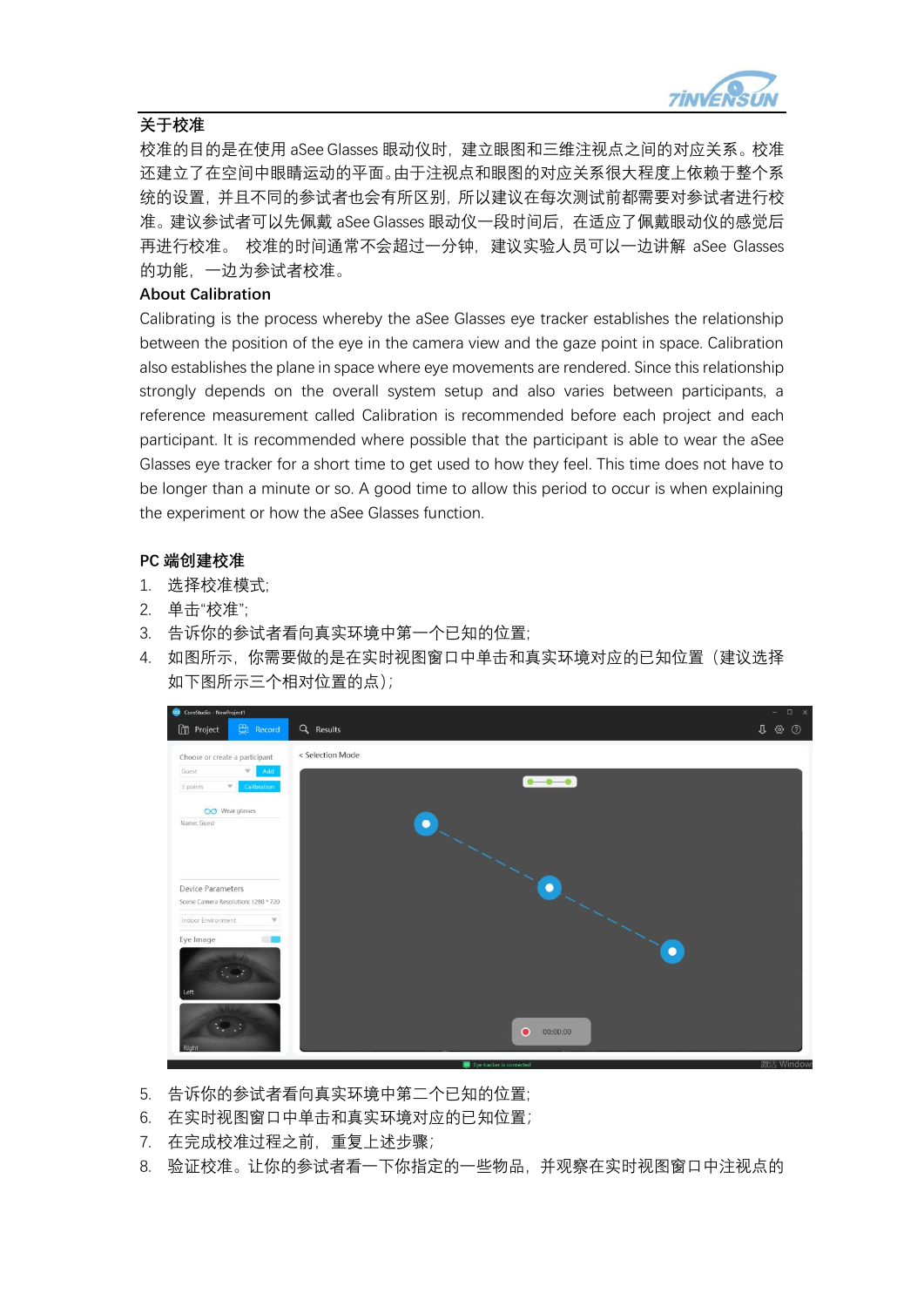

移动, 以确定注视点计算是否准确。如果校准成功了, 注视点应该移动到被指定的 上。如果注视点距离指定物体偏差很大,建议重新进行校准;

## **Creating calibration on PC**

- 1. Choose the calibration mode;
- 2. Click "Calibration";
- 3. Tell your participant to look at the first known location in the real environment;

4. Click the corresponding known position on the live view window with a single click(It is recommended to select three relative positions as shown in the figure above);

- 5. Tell your participant to look at the second known location in the real environment;
- 6. Click the corresponding known position on the live view window with a single click;
- 7. Repeat the same procedures above until you have finished the calibration procedure.

8. Verify the calibration. Ask your participant to look at a few objects suggested by you and observe gaze cursor movement in the live view window to determine whether the eye tracking data is accurate. If calibration has been successful, the gaze cursor should move to the identified object. If the gaze cursor does not move to the corresponding object, then another calibration should be completed.

# **五、手机端录制实验**

在手机端使用 aSee Glasses 进行实验录制包括以下几个步骤:

- 1. 为参试者带上 aSee Glasses 眼动仪;
- 2. 将 aSee Glasses 眼动仪连接到手机助手上;
- 3. 在手机助手上点击运行 Core Studio;
- 4. 添加一个新的工程,可以是建立一个新工程,也可以是打开一个已有工程;
- 5. 开始录制流程:
	- 1) 创建或选择一个参试者;
	- 2) 编辑参试者属性;
	- 3) 使用一点或三点校准方式进行校准;
	- 4) 开始录制.
- 6. 结束时停止实验录制;
- 7. 选择:
	- a) 开始一个新的记录;
	- b) 开始一个新的工程;
	- c) 将工程导入 PC 端的 Core Studio。.

#### **Record experiments on Recording Assistant**

The recording process using aSee Glasses on the Recording Assistant is composed of the following steps:

- 1. Place the aSee Glasses eye tracker on the participant;
- 2. Connect aSee Glasses eye tracker to the Recording Assistant;
- 3. Start running Core Studio on Recording Assistant;
- 4. Select a project:
	- a) Create a new project;
	- b) Run a saved project.
- 5. Begin the recording process:
	- 1) Create/select a participant;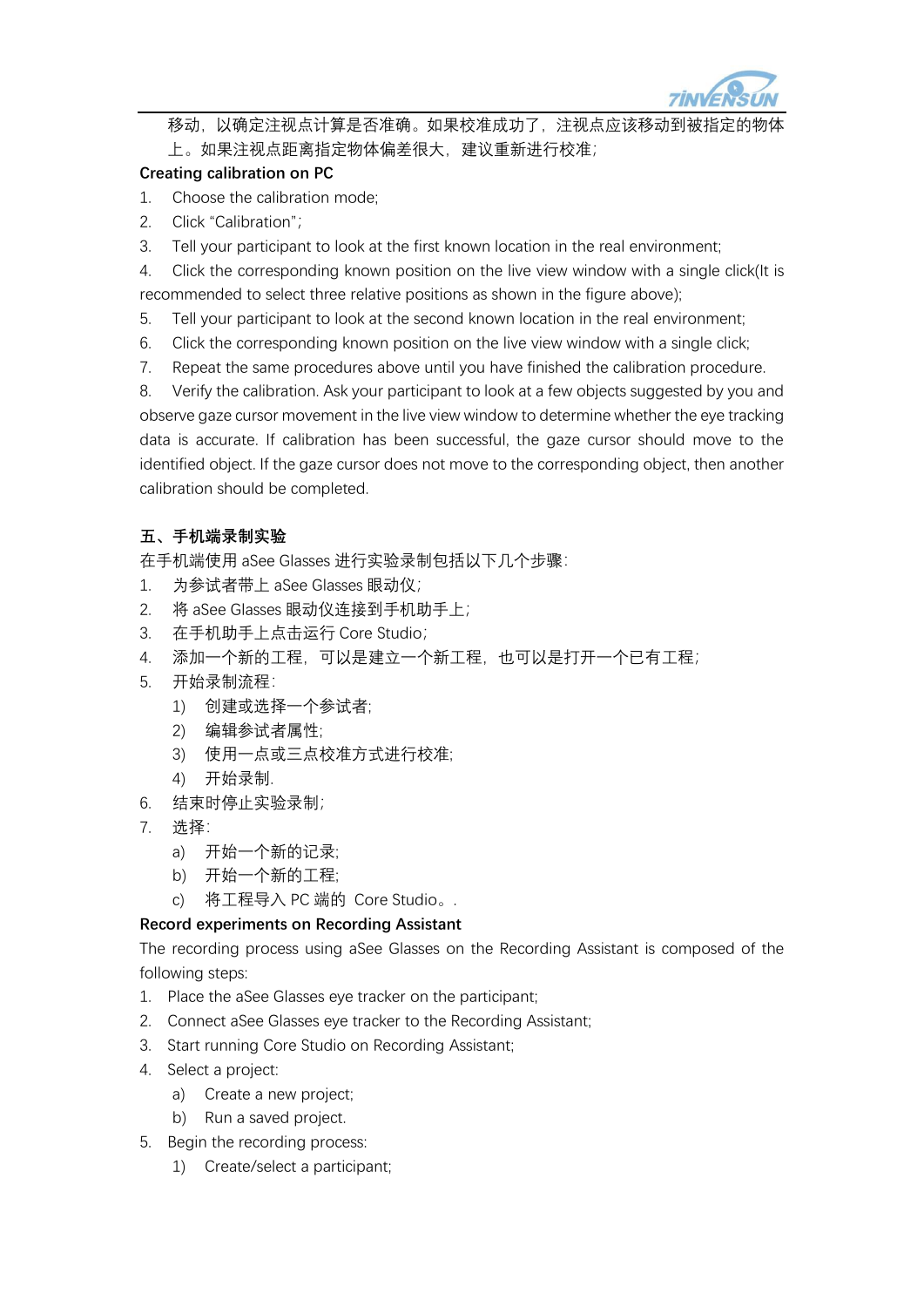

- 2) Edit participant properties;
- 3) Calibrate using 1-point or 3-point mode;
- 4) Start recording.
- 6. When finished, stop recording;
- 7. Then you can choose to:
	- a) Run a new recording;
	- b) Run a new project;
	- c) Load data into Core Studio on PC.

## **手机端创建校准**

校准前,先保证眼图位置合适且光斑清晰可见(在录制界面,双指从左侧边缘滑入可查看当 前的眼图)。

- 1. 选择校准模式;
- 2. 单击"校准";
- 3. 告诉你的参试者看向真实环境中第一个已知的位置;
- 4. 在实时视图窗口中双指拖动蓝色圆环移动至和真实环境对应的已知位置,然后点击蓝色 圆环。
- 5. 告诉你的参试者看向真实环境中第二个已知的位置;
- 6. 在实时视图窗口中拖动蓝色圆环至和真实环境对应的已知位置,然后单击;
- 7. 在完成校准过程之前,重复上述步骤;
- 8. 验证校准。让你的参试者看一下你指定的一些物品,并观察在实时视图窗口中注视点的 移动,以确定注视点计算是否准确。如果校准成功了,注视点应该移动到被指定的物体 上。如果注视点距离指定物体偏差很大,建议重新进行校准;

#### **Creating calibration on Recording Assistant**

Before calibration, make sure the eye images are in the right position and the bright spots are clearly visible (in the recording interface, slide in from the left edge with double fingers to see the current eye images).

- 1. Choose the calibration mode;
- 2. Click "Calibration";
- 3. Tell your participant to look at the first known location in the real environment;

4. In the real-time view window, drag the blue circle with two fingers to the known position corresponding to the real environment, and then click the blue circle;

5. Tell your participant to look at the second known location in the real environment;

6. Drag the blue circle in the real-time view window to a known location corresponding to the real environment, and then click it;

7. Repeat the same procedures above until you have finished the calibration procedure.

8. Verify the calibration. Ask your participant to look at a few objects suggested by you and observe gaze cursor movement in the live view window to determine whether the eye tracking data is accurate. If calibration has been successful, the gaze cursor should move to the identified object. If the gaze cursor does not move to the corresponding object, then another calibration should be completed.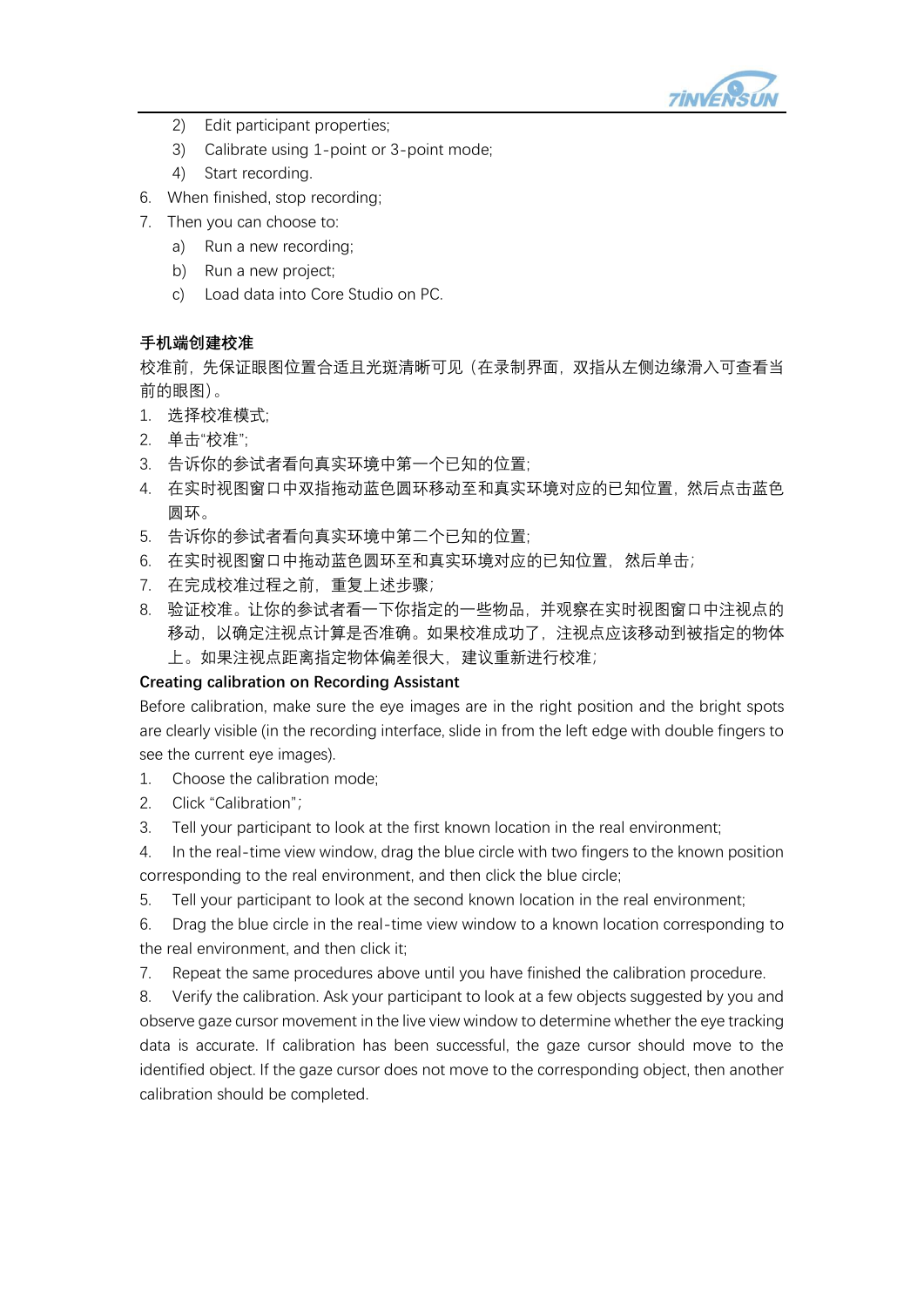

# **六、导入工程**

## **导入一个工程:**

- 1. 打开<工程>菜单;
- 2. 点击"工程列表"中的"导入"按钮, 打开 Windows 对话框选择工程文件夹, 然后导入。
- 3. 如果您想要导入的工程已经存在,您需要选择合并这两个工程或者把想要的工程作为一 个新的工程导入。

加载完成后,您可以在工程列表中看到您导入的工程。

请注意:Core Studio 创建的工程文件结构是:

" C:\Users\username\Documents\CoreStudio\Projects\NewProject1\Resources\Recordings " , 导入工程请选择"NewProject1"文件夹,然后点击"导入"按钮。

## **To import a project:**

- 4. Open the menu of <Project>;
- 5. Click "Import" button in the module of "Project List" to open the Windows dialog box and then select the project file to import.
- 6. If the project you wish to import already exists, you need to choose to merge the project with the new project or import as a new project.

After loading, you can see the project listed in the Core Studio Project List.

Please note that the project file structure created by Core Studio is:

"C:\Users\username\Documents\CoreStudio\Projects\NewProject1\Resources\Recordings", please select "**NewProject1**" when importing the project, and then click the import button.

# **七、远程连接**

在使用手机助手的时候,如果您想要使用"远程监测"和"远程操作"功能,请参照以下步骤: 1. 为远程连接做准备:

- 1) 将 aSee Glasses 眼动仪连接到手机助手上;
- 2) 将手机助手连上 WIFI,保证与您的电脑处在统一网络内。
- 3) 关闭电脑的防火墙与网络保护。
- 2. 远程监测:
	- 1) 在手机助手上点击"运行",进入录制界面;
	- 2) 将手机助手上右上角的 IP 地址输入到 PC 端的远程 IP 地址输入框内。
	- 3) PC 端选择"远程监测"连接模式。
- 3. 远程操作:
	- 4) 在手机助手上点击"运行",进入录制界面;
	- 5) 将手机助手上右上角的 IP 地址输入到 PC 端的远程 IP 地址输入框内。
	- 6) PC 端选择"远程操作"连接模式。

# **If you want to use "Remote Detection" and "Remote Operation" functions while using the Recording Assistant, follow the following procedure:**

- 1. Prepare for remote connection:
	- 1) Connect aSee Glasses eye tracker to the Recording Assistant;
	- 2) Connect Recording Assistant to WIFI to make sure it's on the same network as your